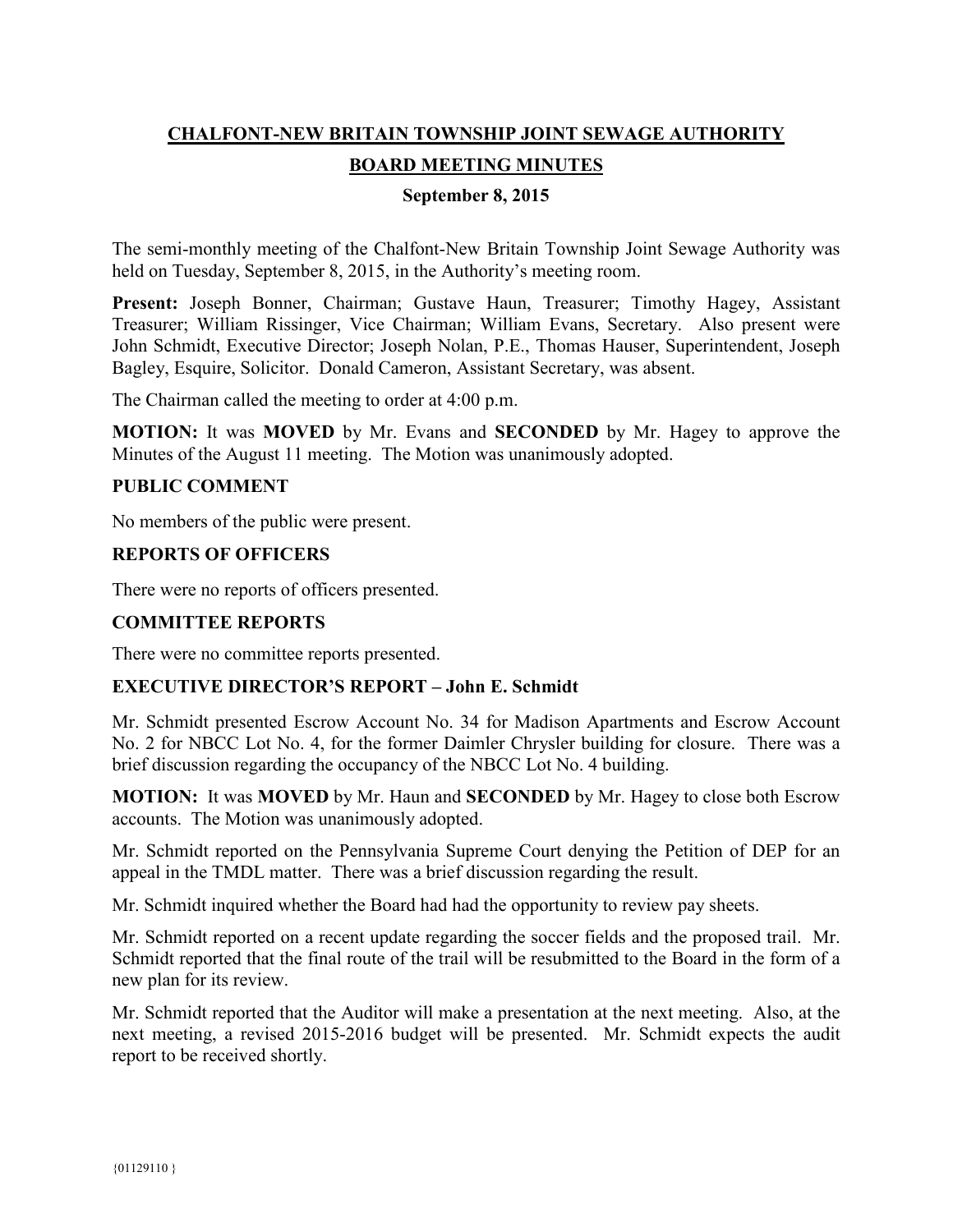Mr. Schmidt discussed the final year end budget report which had been distributed to the Board at this meeting. Mr. Schmidt reviewed certain budget highlights including net cash, the balance of the loan proceeds and payments received from Bucks County Water & Sewer Authority. Mr. Schmidt also discussed the plant wages and the balance remaining of the loan available for borrowing.

## **ENGINEER'S REPORT – Joseph Nolan, P.E.**

Mr. Nolan indicated that the Requisition for capital expenditures was in the amount of \$0 this month.

Requisition No. 196 for capital improvements for treatment plant projects is in the amount of \$18,355.45 and Mr. Nolan recommends approval.

**MOTION:** It was **MOVED** by Mr. Haun and **SECONDED** by Mr. Rissinger to approve Requisition No. 196 in the amount of \$18,355.45. The Motion was unanimously adopted.

Mr. Nolan reported that the Authority has received its Part II Water Quality Management Permit for Phase III which permits the Authority to go forward with construction of the project. The Permit will also allow the plant to be re-rated from 6 million gallons per day to 7 million gallons per day during wet weather. This will provide the plant with additional hydraulic capacity under its permit.

Mr. Nolan reported that he has not heard back from Thomas Controls. There was a situation during the past month where there was a problem with a wire located between a mixer and a motor control center. Thomas Controls was alerted and they sent personnel to pull the bad wire out and replace it under the Maintenance Bond.

Mr. Nolan also reported the closeout of the DRBC Post-Construction Docket. The Authority will owe approximately \$1,200.00 due to additional construction work.

## **SOLICITOR'S REPORT – Joseph Bagley, Esquire**

The Board moved into Executive Session at approximately 4:19 p.m. The Board returned to its regular session at approximately 4:21 p.m.

### **TREASURER'S REPORT – Gustave Haun, Treasurer**

Mr. Haun reported that the general operating expenses for the month amounted to \$232,697.82. That was the same amount for total operating expenses for the month. The previously-approved Requisition No. 196 amounted to \$18,355.45 along with payments to the Loan Fund of \$75,601.49 bringing Total Expenditures for the month to \$326,654.76 and he recommended payment of the bills.

**MOTION:** It was **MOVED** by Mr. Evans and **SECONDED** by Mr. Hagey to pay the bills for the month in the amount of \$326,654.76. The Motion was unanimously adopted.

Mr. Haun next recommended payment of an escrow disbursement to CKS Engineers in the amount of \$232.68.

**MOTION:** It was **MOVED** by Mr. Hagey and **SECONDED** by Mr. Evans to pay the escrow disbursement of \$232.68. The Motion was unanimously adopted.